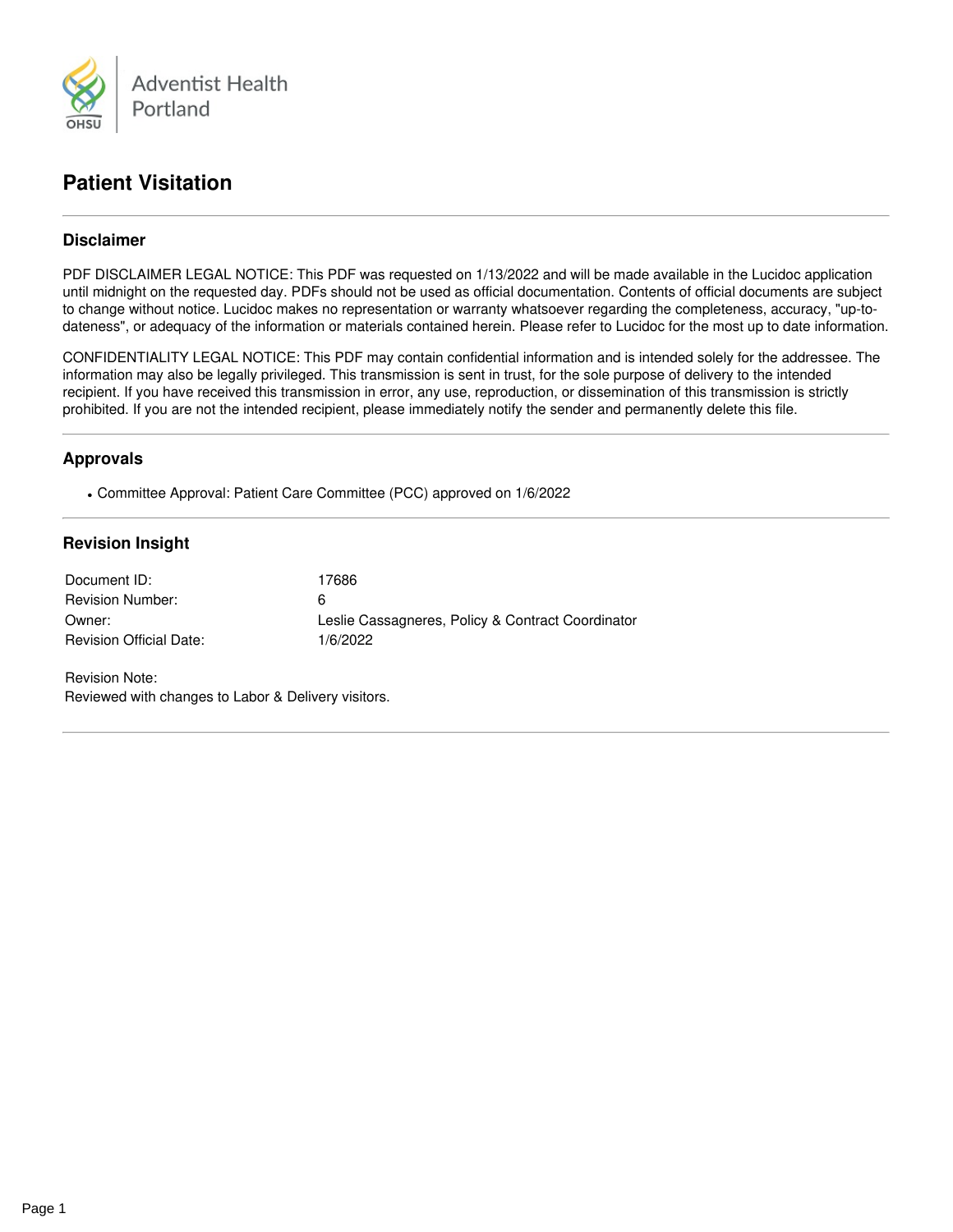Facility Policy No. 17686/Administration Department: Joint Patient Care Policies

# **FACILITY POLICY : PATIENT VISITATION**

#### **POLICY SUMMARY/INTENT:**

This policy describes processes used by Adventist Health Portland (AHPL) to ensure safe care to patients during the COVID-19 pandemic. The intent is to mitigate the spread of the coronavirus per guidance by Centers for Medicare & Medicaid Services (CMS) regarding screening and limitations of entry into the hospital and limit visitor movement within the facility.

#### **DEFINITIONS:**

**Patient Visitation Rights:** AHPL patients have the right to receive visitors of their own choice and to revoke their consent to receive visitors at any time. AHPL associates will ensure to the best of their ability that all visitors designated by patients enjoy full and equal visitation privileges. Patients may designate a support person or representative to exercise visitation rights on their behalf. They may designate a support person or representative in any manner, including verbally, in writing or by non-verbal communication such as pointing.

**Patient Representative or Family Member:** A person who is available to support the patient during their care and may exercise visitation rights on the patient's behalf when the patient is unable to do so. Such individual may be, but need not be, responsible for making medical decisions on the patient's behalf. AHPL looks to the patient or their representative to identify who plays a significant role in the patient's life. This may include people not legally related to the individual such as a non-registered domestic partners or different-sex or same-sex significant other. Solely for the purposes of the visitation policy, the concept of parenthood is to be liberally construed as encompassing legal parents, foster parents, same-sex parents, stepparents and other persons operating in caretaker roles.

*Support Person:* A family member, guardian, personal care assistant or other paid or unpaid attendant selected to physically or emotionally assist the patient or ensure effective communication with the patient.

*Patient with a Disability:* For the purpose of this policy, a patient who needs assistance to effectively communicate with AHPL associates, make healthcare decisions or engage in activities of daily living due to a disability, including but not limited to physical, intellectual, behavioral or cognitive impairment, deafness, being hard of hearing or has another communication barrier, blindness, autism or dementia.

*Reasonably Necessary Visitation Restriction:* Any clinically or operationally necessary, or other reasonable cause to restrict, limit or deny visitation. There are no specific hours for visitation in AHPL. Any restriction, limitation or denial of visitation will be communicated respectfully and applied fairly and equitably.

### **AFFECTED DEPARTMENTS/SERVICES:**

All departments with direct patient access

# **POLICY: COMPLIANCE - KEY ELEMENTS**

- A. Patients have the right and authority to designate, who may or may not visit, including but not limited to a spouse or domestic partner (including same sex domestic partner), another family member, or friend. AHPL associates will not use the race, color, national origin, religion, sex, gender identity and expression, sexual orientation or disability of the patient (or the patient's support person or representative, where appropriate) or the patient's visitors (including individuals seeking to visit the patient) to limit, restrict or otherwise deny visitation privileges.
- B. A patient with a disability (as defined above), or their representative on such a patient's behalf, may designate a support person. AHPL will allow a single support person to be present with the patient with a disability at all times in the Emergency Department and during the patient's stay at the hospital if necessary, to facilitate the patient's care.
- C. It is the responsibility of any AHPL associate making or participating in patient visitation decisions to understand this policy and to comply with it.
- D. In response to the COVID-19 pandemic, effective January 7, 2022, patient visitation is indefinitely limited to one (1) healthy adult visitor per day per adult patient admitted to hospital (for Labor and Delivery limited to one person per stay). Visitors will not be allowed in waiting areas unless necessary for patient care.
	- 1. Patients are encouraged to remain unaccompanied whenever they feel comfortable doing so.
	- 2. Visitors will be required to cooperate with screening at entry points to healthcare buildings.
	- 3. Visitors will comply with AHPL infection control measures, including mask use and safe physical distancing.
	- 4. Visitors will wear an arm band with the current date and room number of the patient they are visiting. Arm band will be removed by the screener and a new arm band with the current date will be placed daily. The arm band should be worn at all times.
		- a. When entering the patient care area, the visitor will show the arm band (with date and room number showing) to the patient care team members.
		- b. Arm bands cannot be transferred to another person.
	- 5. Screener will enter the visitor name and room number on the daily visitor log to ensure only one visitor for the hospital stay.
	- 6. Visitor will be given a Visitor Information card explaining the expectations for visiting, including wearing the mask at all times, remaining in the patient room, being symptom free, and following AHPL behavioral expectations.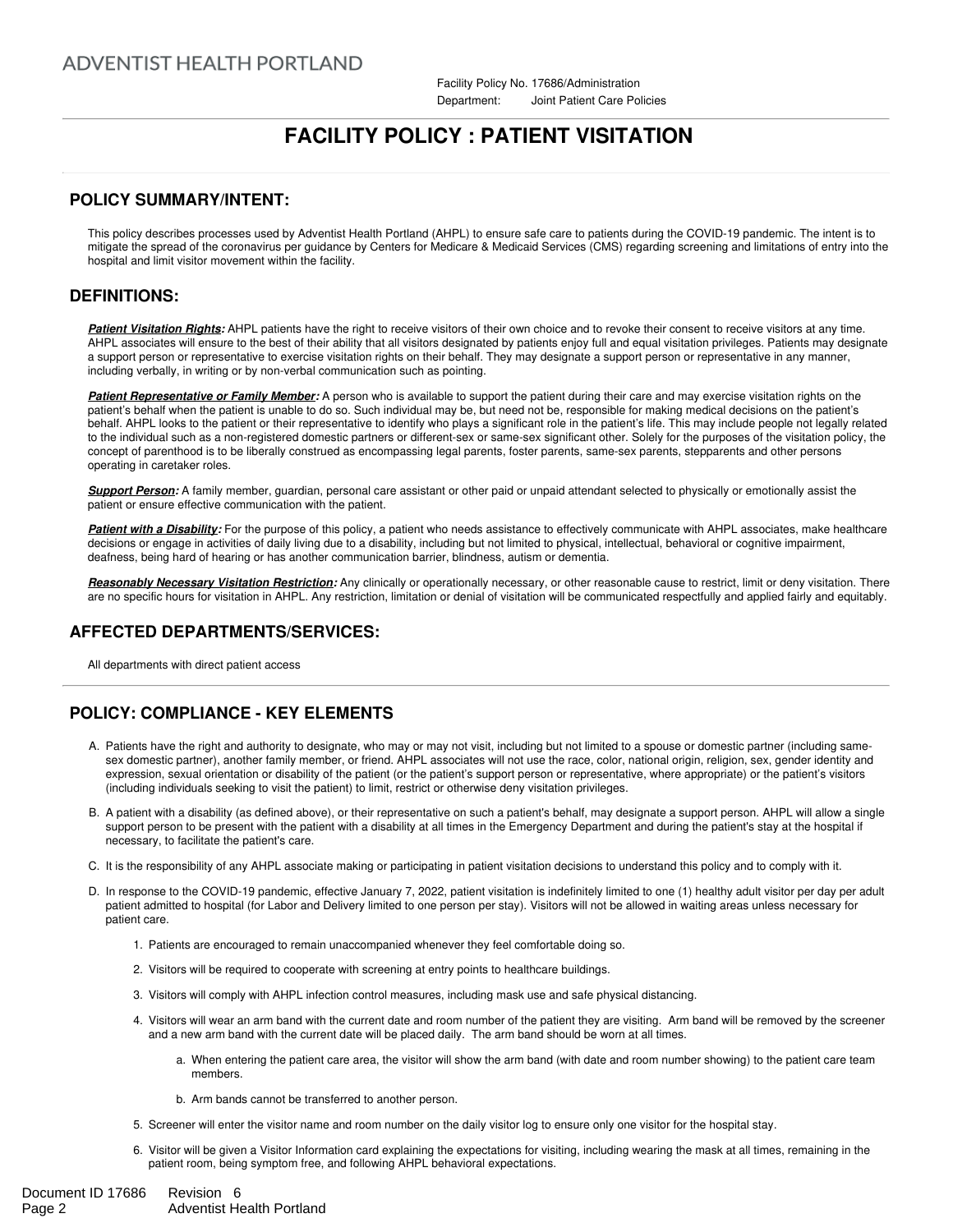- a. Visitor mask must be worn at all times, even if the patient room door is closed and no hospital staff are present.
- 7. Visitors will not be allowed in rooms of patients who are COVID-19 positive or Person Under Investigation (PUI).
- 8. Visitors will be expected to limit movement within healthcare buildings and remain in the patient room during visits. Due to limited waiting space and the need for physical distancing, inpatient visitors may be asked to wait at home or otherwise outside healthcare buildings until the patient they are visiting has arrived to their room. It may be necessary to further restrict visiting in open treatment areas where space does not allow for adequate physical distancing to protect patients, visitors and healthcare workers.
- E. Exceptions to these limitations will take into account the communication needs of the patient, a patient's individual circumstances and whether disease transmission can be mitigated. Sensitivity to the emotional and physical toll that restrictions and limitations have on patients, families and friends will be considered at all times and in all circumstances.
	- 1. Requests for exceptions, such as for discussions regarding goals of care, end of life, or other circumstances will be made through the Supervisor to the AOC.
- F. Individuals who do not meet screening criteria, but are compliant with AHPL infection control measures, including use of personal protective equipment (PPE), may be allowed to visit after approval by the House Supervisor or Administrator on Call (AOC) for the following circumstances:
	- 1. A patient needs assistance due to a language barrier or the patient's disability, and whose presence will assist the person with activities of daily living or in receiving treatment, or ensure the safety of the patient or healthcare workers
	- 2. The visitor is a close family member of a patient receiving end-of-life care as determined by the medical provider in charge of the patient's care
	- 3. Necessary to ensure the needs of patients, including patients who communicate in a language other than English, minors and patients with disabilities are met
- G. Requests for additional support for patients, family members, or other visitors can be requested at any time through the Chaplains Office and/or Supervisor.
	- 1. Unique situations for end of life with multiple visitor requests can be supported by the Chaplains Office to assist with identifying points of contact, visitor scheduling, calls or other needs.
- H. Restrictions that apply in all patient care areas:
	- 1. Although AHPL associates are ultimately responsible for maintaining a safe patient care environment; reasonable efforts will be made to collaborate with the patient or patient representative on visitation restrictions. Visitation may be limited, restricted or denied:
		- a. During unique situations within a care area, e.g., an emergency demanding full attention of multiple AHPL associates.
		- b. When a patient's condition warrants, e.g., during a medical emergency or for intimate care needs.
		- c. When the risk of infection transmission from apatient or visitor overrides the importance of visitation.
		- d. When a visitor's behavior is disruptive, combative or violent, or interferes with patient care.
		- e. When the presence of a visitor poses a risk to the patient, AHPL associates or other visitors.
		- f. When a visitor appears to be under the influence of alcohol or another behavior-altering substance.
		- g. When extraordinary protection against the spread of disease is needed due to a pandemic or infectious disease outbreak.
		- h. When a visitor refuses to comply with AHPL infection control guidance, including wearing a mask, maintaining safe physical distance from others or limiting movement within healthcare buildings.
		- i. To ensure a reasonable number of visitors are present at any one time.
		- j. When the patient needs rest or privacy.
		- k. When the patient's or visitors legal status may otherwise limit contact, e.g., patient in custody, subject to a restraining or no-contact order or has registered sex offender status.

| <b>ATTACHMENTS:</b><br>(REFERENCED BY THIS DOCUMENT)       |                |
|------------------------------------------------------------|----------------|
| <b>OTHER DOCUMENTS:</b><br>(WHICH REFERENCE THIS DOCUMENT) |                |
| <b>FEDERAL REGULATIONS:</b>                                |                |
| <b>ACCREDITATION:</b>                                      |                |
| <b>CALIFORNIA:</b>                                         | Not applicable |
| <b>HAWAII:</b>                                             | Not applicable |
| OREGON:                                                    |                |
| <b>WASHINGTON:</b>                                         | Not applicable |
|                                                            |                |

#### **REFERENCES:**

| ADVENTIST HEALTH SYSTEM/WEST POLICY Not applicable<br><b>OWNER:</b> |                                          |
|---------------------------------------------------------------------|------------------------------------------|
| <b>ENTITY POLICY OWNER:</b>                                         | <b>Policy &amp; Contract Coordinator</b> |
| <b>APPROVED BY:</b>                                                 |                                          |
| <b>ADVENTIST HEALTH SYSTEM/WEST:</b>                                | Not applicable                           |
| <b>ADVENTIST HEALTH SYSTEM/WEST</b><br>INDIVIDUAL:                  | Not applicable                           |

**ENTITY: ( 01/06/2022 ) Patient Care [Committee](file:///cgi/doc-gw.pl?ref=amc:17686$6.2) (PCC)**

| Document ID 17686 | Revision 6                       |
|-------------------|----------------------------------|
| Page 3            | <b>Adventist Health Portland</b> |